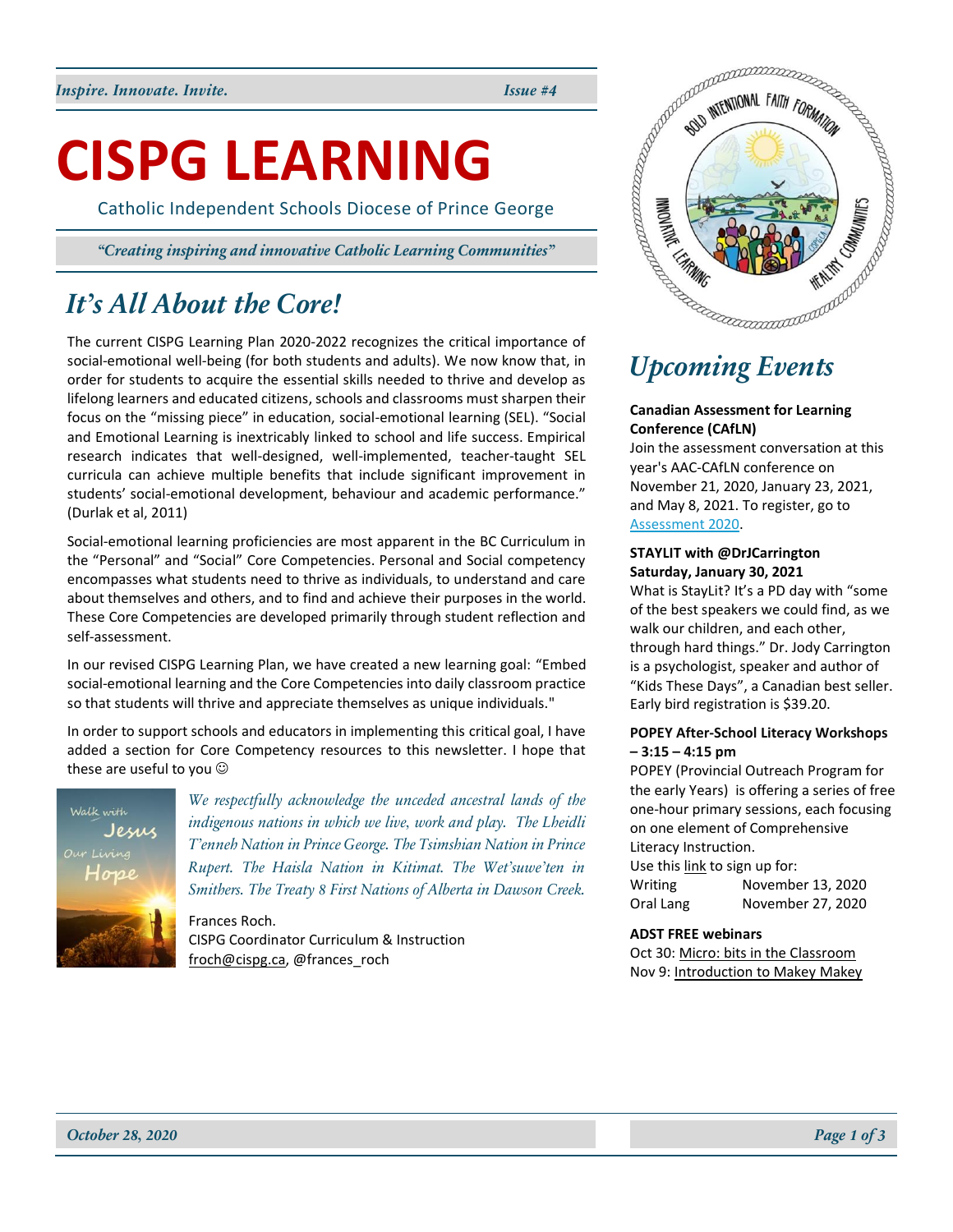## *New Resources*

All of the resources mentioned in this newsletter have been collected from school districts and educators across the province. Please be reminded that the links embedded within this document are meant to provide examples of "wise practice" across BC. They are not meant to overwhelm, but rather to support CISPG educators with a repository of rich resources. I am grateful to school districts and educators across BC who so generously share their learning with us.



**Literacy** • United Library Services, in collaboration with BC author and literacy expert Adrienne Gear, has introduced a new subscription service titled "GearPicks Pack". This is a yearly subscription service offering schools and libraries anchor books (fiction and non-fiction children's literature chosen by Adrienne Gear) to supplement Reading Power and Writing Power collections. For more information on this service, check-out [GearPicks Pack.](https://www.uls.com/pdf/gearpickspack.pdf)



- *Numeracy* [Math Walks](https://sites.google.com/powayusd.com/math-walks/home) This site was created last March during quarantine to encourage math discussion during neighbourhood walks. However, the many interesting puzzles can be used very well in the classroom.
	- Jess Kyle @jessanwa from SD #36 has pulled together resources for doing Counting Collections, both in the classroom, at home and outdoors, for primary and intermediate. Here is the link: [Mathing Around](https://mathingaround.com/resources/educator-resources/routines/counting-collections/)
	- Professional Learning Resources to check out:
		- o [Joyful Math](https://pembrokepublishers.com/book.cgi?isbn=9781625313256) by @McLennan1977, published by @stenhousepub and available in Canada through @PembrokePublish. Recommended by Janice Novakowski – "lots of preK, Kindergarten and grade 1 ideas for joyful math experiences with materials and through art and literacy and outdoors.
		- o [Building Thinking Classrooms in Mathematics](https://ca.corwin.com/en-gb/nam/building-thinking-classrooms-in-mathematics-grades-k-12/book268862) by Peter Liljedahl @pgliljedahl
	- [Number Talk Images](http://ntimages.weebly.com/) Shared by Janice Novakowski. Take a look at this weebly curated by @Pierre\_Tranche
	- Here are dozens of [#wodb](https://twitter.com/hashtag/wodb?src=hashtag_click) (Which One Doesn't Belong) tasks for your classroom use at [http://wodb.ca.](https://t.co/n2ZxrSILiA?amp=1) Website by @MaryBourassa. Shared by Christopher Danielson @Trianglemancsd



- **Explorations** While it's not quite the same as seeing the Mona Lisa or Christ the Redeemer in person, some of the world's most popular and remote destinations have created libraries of online images and video as well as 360 degree virtual tours that let you virtually explore museums, galleries, world wonders and even national parks. Check out this link to explore some of the Best [Virtual Tours.](https://www.lonelyplanet.com/articles/virtual-tours-travel-destinations)
	-



- **PHE/SEL** Inspired by schools around Alberta, Ever Active Schools has compiled strategies to help your school develop a cold weather recess plan. This **100% FREE downloadable** resource includes content like the Student Leader Handbook: [Cold Weather Recess Planning](https://everactive.org/product/cold-weather-recess-planning/)
	- Adrienne Gear has just released a new book entitled **Powerful Understanding**: Helping Students Explore, Question & Transform Their Thinking About Themselves and the World Around Them. Powerful Understanding explores effective ways to build social emotional skills